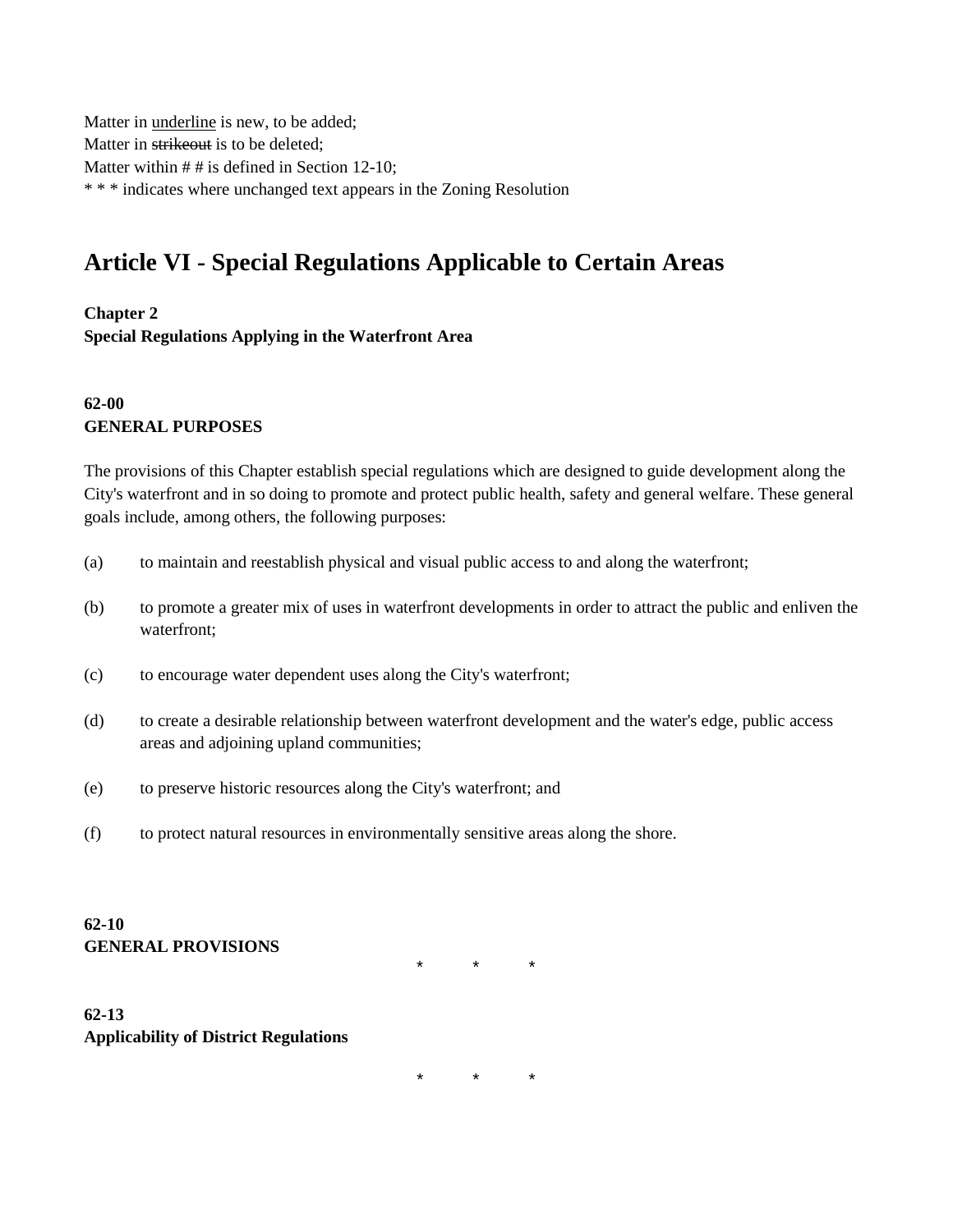### **62-133 Applicability of the Quality Housing Program**

\* \* \*

#Developments# that provide a #shore public walkway#, in accordance with the requirements of Section 62-60 (DESIGN REQUIREMENTS FOR WATERFRONT PUBLIC ACCESS AREAS), shall be deemed to have met the requirements for recreation space specified in Section 28-20 28-30 (RECREATION SPACE AND PLANTING AREAS). Also, for the purposes of Section 28-23 28-33 (Planting Areas), the boundary of an #upland connection# located within a private drive shall be considered a #street line#.

\* \* \*

### **62-135 Applicability of bulk regulations to long-term care facilities**

For #buildings# containing #long-term care facilities#, the applicable provisions of 24-013, 33-012 and 35-012 shall apply, except as modified by the #bulk# regulations of Section 62-30 (SPECIAL BULK REGULATIONS), inclusive. For the purposes of applying #floor area ratio# and #lot coverage#, the regulations applicable to #affordable independent residences for seniors# set forth in Section 62-323 (Affordable independent residences for seniors) shall apply.

\* \* \*

### **62-30 SPECIAL BULK REGULATIONS**

\* \* \*

# **62-32 Maximum Floor Area Ratio and Lot Coverage on Waterfront Blocks**

#### **62-321 Residential uses in R3, R4 and R5 Districts**

The maximum #floor area ratio# and #lot coverage# for #residential buildings# or #residential# portions of #buildings# in R3, R4 and R5 Districts shall be in accordance with the applicable district regulations, except as provided in Section 62-323 (Non-profit residences for the elderly Affordable independent residences for seniors in R3, R4, R5, R6 and R7 Districts).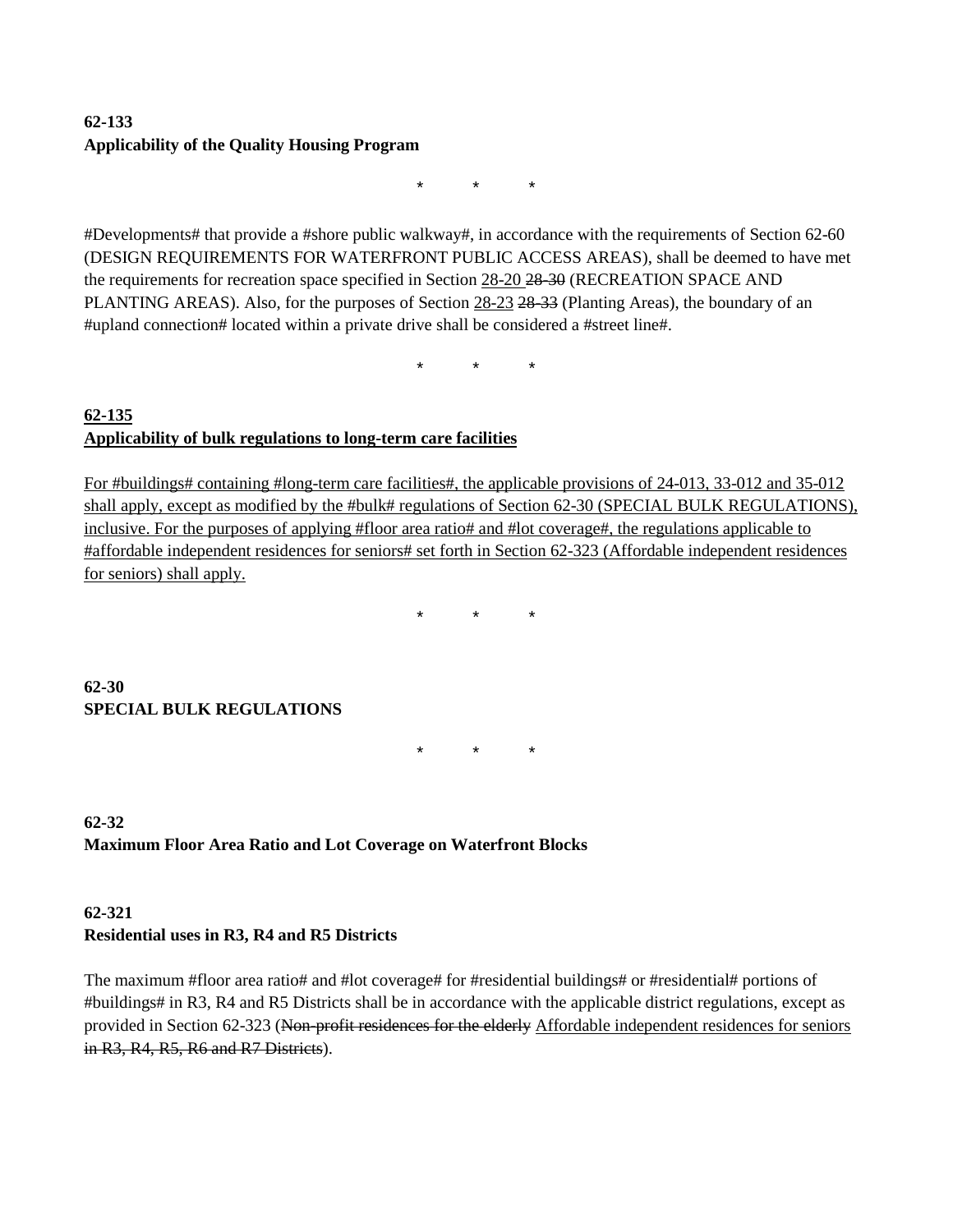# **62-322 Residential uses in R1, R2, R6, R7, R8, R9 and R10 Districts**

For #residential buildings# or #residential# portions of #buildings# in R1, R2, R6, R7, R8, R9 and R10 Districts, the applicable regulations of Section 23-14 (Minimum Required Open Space, Open Space Ratio, Maximum Lot Coverage and Maximum Floor Area Ratio Open Space and Floor Area Regulations in R1 through R5 Districts) through or Section 23-15 (Maximum Floor Area Ratio in R10 Districts Open Space and Floor Area Regulations in R6 through R10 Districts), inclusive, shall not apply. In lieu thereof, the maximum #floor area ratio# and #lot coverage# on a #zoning lot# shall be as specified in the following table, except as provided for in Sections 23-154 23-952 (Floor area compensation in Inclusionary Housing designated areas Inclusionary Housing), 62-323 (Nonprofit residences for the elderly Affordable independent residences for seniors in R3, R4, R5, R6 and R7 Districts) and 62-35 (Special Bulk Regulations in Certain Areas Within Community District 1, Brooklyn):

\* \* \*

----

- $1$  In #Inclusionary Housing designated areas#, the #floor area ratio# has been modified, pursuant to Section 23-952 23-154 (Floor area compensation in Inclusionary Housing designated areas Inclusionary Housing) or Section 62-35 (Special Bulk Regulations in Certain Areas within Community District 1, Brooklyn), inclusive
- <sup>2</sup> In R10 Districts, the #floor area ratio# may be increased to a maximum of 12.0, pursuant to Section 23-951 23-154 (Floor area compensation in R10 Districts other than Inclusionary Housing designated areas)

## **62-323 Non-profit residences for the elderly Affordable independent residences for seniors in R3, R4, R5, R6 and R7 Districts**

In the districts indicated in the following table, the maximum #floor area ratio# for #affordable independent residences for seniors# shall be as set forth in Sections 23-144 and 23-155, as applicable, and the maximum #lot coverage# for #non-profit residences for the elderly# on a #zoning lot# shall be as specified in the following Table:

# MAXIMUM FLOOR AREA RATIO AND MAXIMUM LOT COVERAGE FOR NON-PROFIT RESIDENCES FOR THE ELDERLY AFFORDABLE INDEPENDENT RESIDENCES FOR SENIORS IN R3, R4, R5, R6 AND R7 DISTRICTS

|                | Maximum #Lot |
|----------------|--------------|
| <b>Maximum</b> | Coverage#    |
|                |              |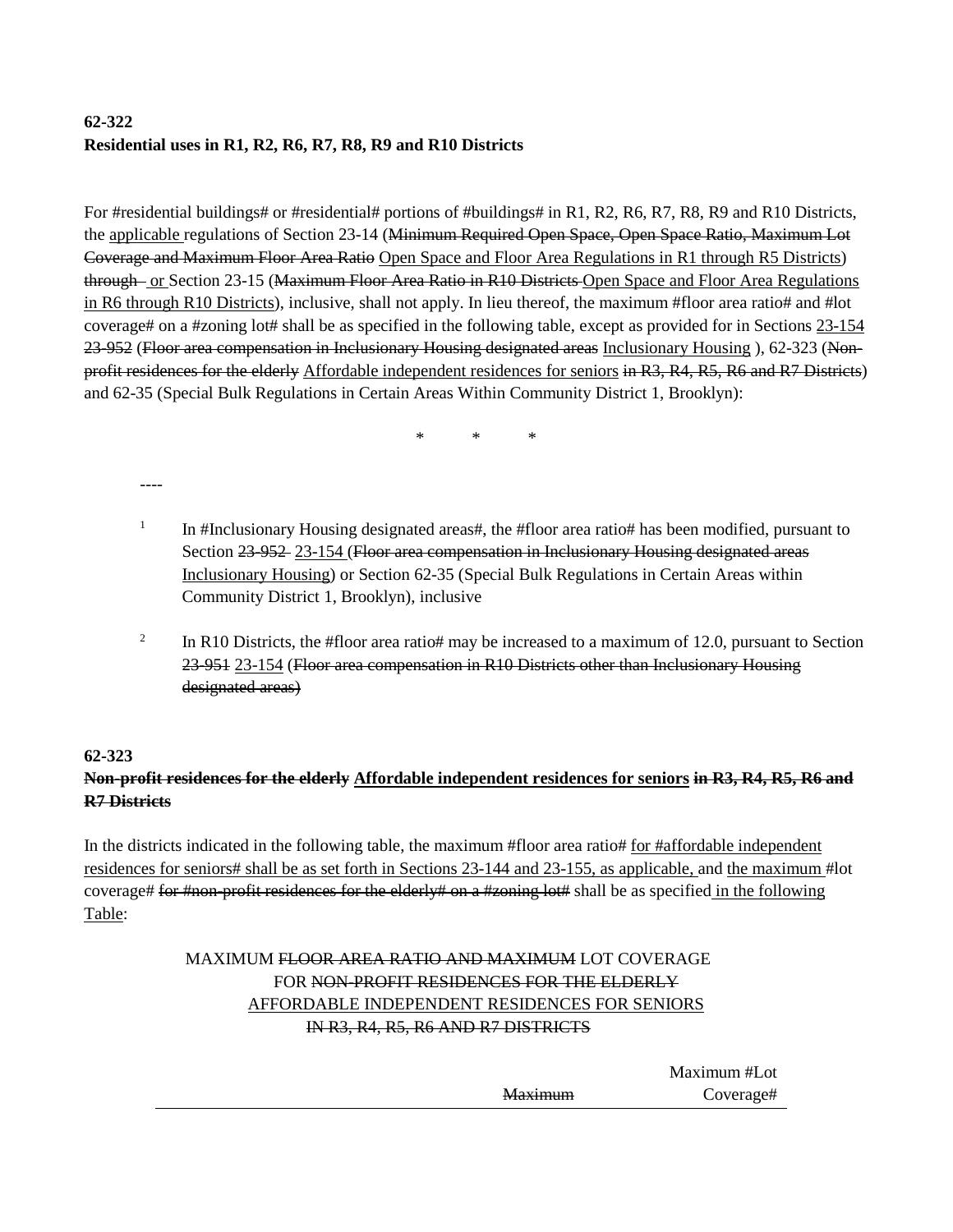| District              | <b>#Floor Area Ratio#</b> | (in percent) |
|-----------------------|---------------------------|--------------|
| R <sub>3</sub>        | .95                       | 55           |
| R4                    | 1.29                      | 55           |
| R <sub>5</sub>        | 1.95                      | 60           |
| R5D R6B               | 2.00                      | 60           |
| <b>R6 R6A R7B</b>     | 3.90                      | 65           |
| <b>R7 R7A R7D R7X</b> | 5.01                      | 70           |
| <b>R8 R9 R10</b>      |                           | <u>70</u>    |

Where different maximum percentages of #lot coverage# apply to #residential# and #community facility uses#, the higher #lot coverage# shall be applied to any level containing both such #uses#. Furthermore, the maximum percent of #lot coverage# for #community facility uses# located below the level of #residential uses# need not be lower than the maximum percent of #lot coverage# permitted for such #residential uses#.

\* \* \*

### **62-34 Height and Setback Regulations On Waterfront Blocks**

\* \* \*

#### **62-341 Developments on land and platforms**

All #developments# on portions of a #zoning lot# landward of the #shoreline# or on #platforms# shall be subject to the height and setback provisions of this Section. However, when the seaward view from all points along the #shoreline# of a #zoning lot# is entirely obstructed by existing elevated roads, bridges or similar structures which are less than 50 feet above mean high water and within 200 feet of the #shoreline#, #developments# shall be exempt from the requirements of this Section. Height and setback regulations for #developments# on #piers# and #floating structures# are set forth in Sections 62-342 and 62-343.

(a) For the purposes of applying the height and setback regulations of this Section, the following provisions shall apply: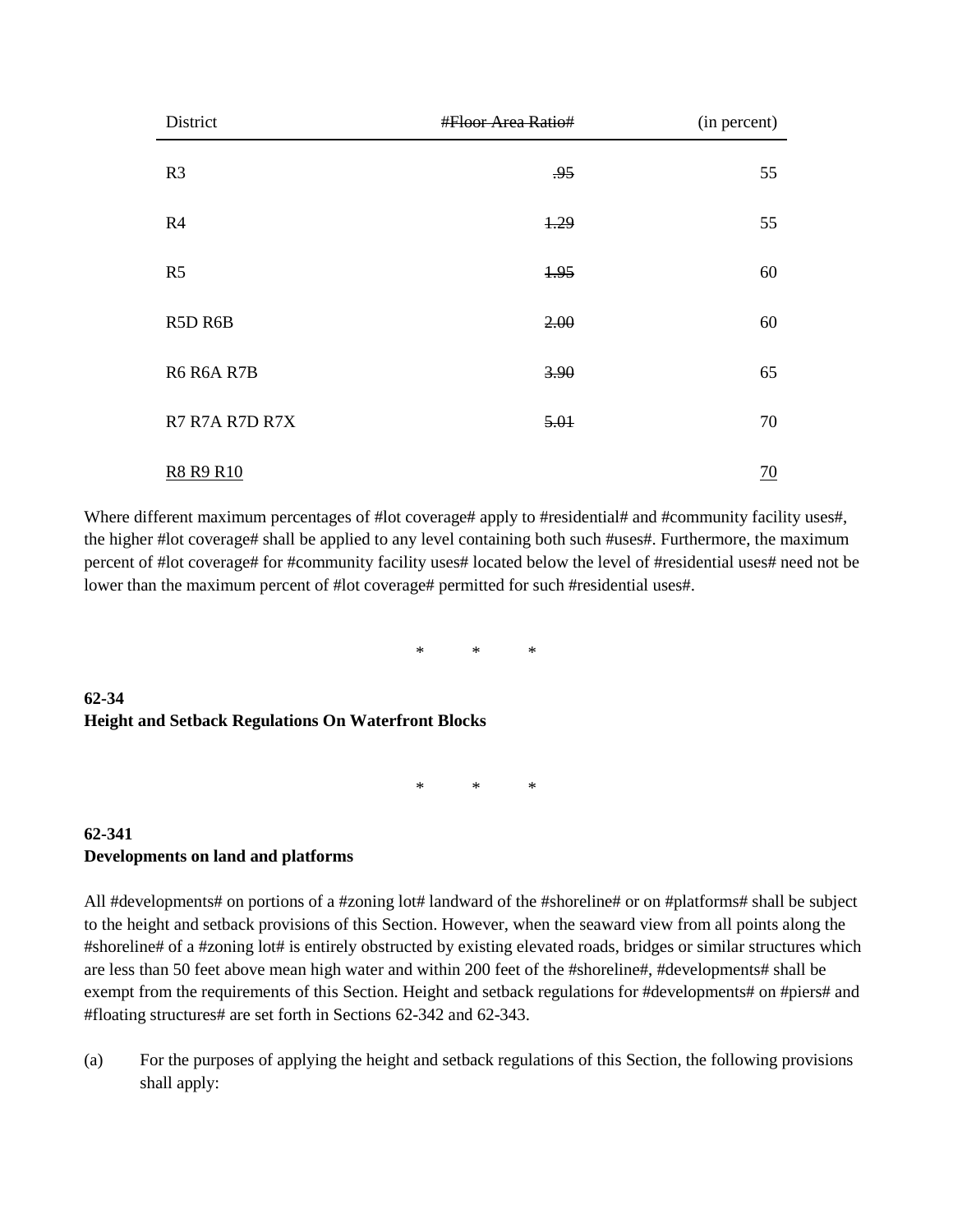\* \* \*

(3) Measurement of height

The height of all #buildings or other structures# on #waterfront blocks# shall be measured from the #base plane#, except where modified by the provisions of Article VI, Chapter 4. For #buildings# with pitched roofs, maximum #building# height shall be measured to the midpoint of such pitched roof, except for #buildings# subject to Section 23-631 (Height and setback Requirements in R1, R2, R3, R4 or through R5 Districts General provisions).

(4) Permitted obstructions

The obstructions permitted pursuant to Sections 23-62, 24-51, 33-42 or 43-42 and, where applicable, Sections 64-331, 64-332 or 64-432 shall apply. In addition, the following regulations regarding permitted obstructions shall apply:

(i) Within an #initial setback distance#, a dormer may exceed a maximum base height specified in Table A of this Section or penetrate a required setback area above a maximum base height specified in paragraph (d) Table C-of this Section, provided that such dormer complies with the provisions of paragraph  $(c)(1)$  of Section 23-621. on any #street# frontage the aggregate width of all dormers at the maximum base height does not exceed 60 percent of the width of the #street wall# of the highest #story# entirely below the maximum base height. At any level above the maximum base height, the width of a #street wall# of a dormer shall be decreased by one percent for every foot that such level of dormer exceeds the maximum base height. (See Illustration of Dormer)

\* \* \*

(d) Medium and high density contextual districts

#### R6A R6B R7A R7B R7D R7X R8A R8B R8X R9A R9X R10A

### C1-6A C1-7A C1-8A C1-8X C1-9A C2-6A C2-7A C2-7X C2-8A C4-2A C4-3A C4-4A C4-4L C4-5A C4-5D C4-5X C4-6A C4-7A C5-1A C5-2A C6-2A C6-3A C6-4A

In the districts indicated, and in C1 and C2 Districts mapped within such #Residence Districts#, the height and setback regulations of Sections 23-60, 24-50 and 35-24 shall not apply. In lieu thereof, the height and setback regulations set forth in this Section shall apply: of Section 23-662 shall apply. For #Commercial Districts#, the applicable #Residence District# within which such #Commercial District# is mapped, or the applicable residential equivalent set forth in the tables in Section 35-23 (Residential Bulk Regulations in Other C1 or C2 Districts or in C3, C4, C5 or C6 Districts) shall be used in applying such provisions. In addition, in all applicable districts, for #developments# or #enlargements# providing #affordable housing# pursuant to the Inclusionary Housing Program, as set forth in Section 23-90,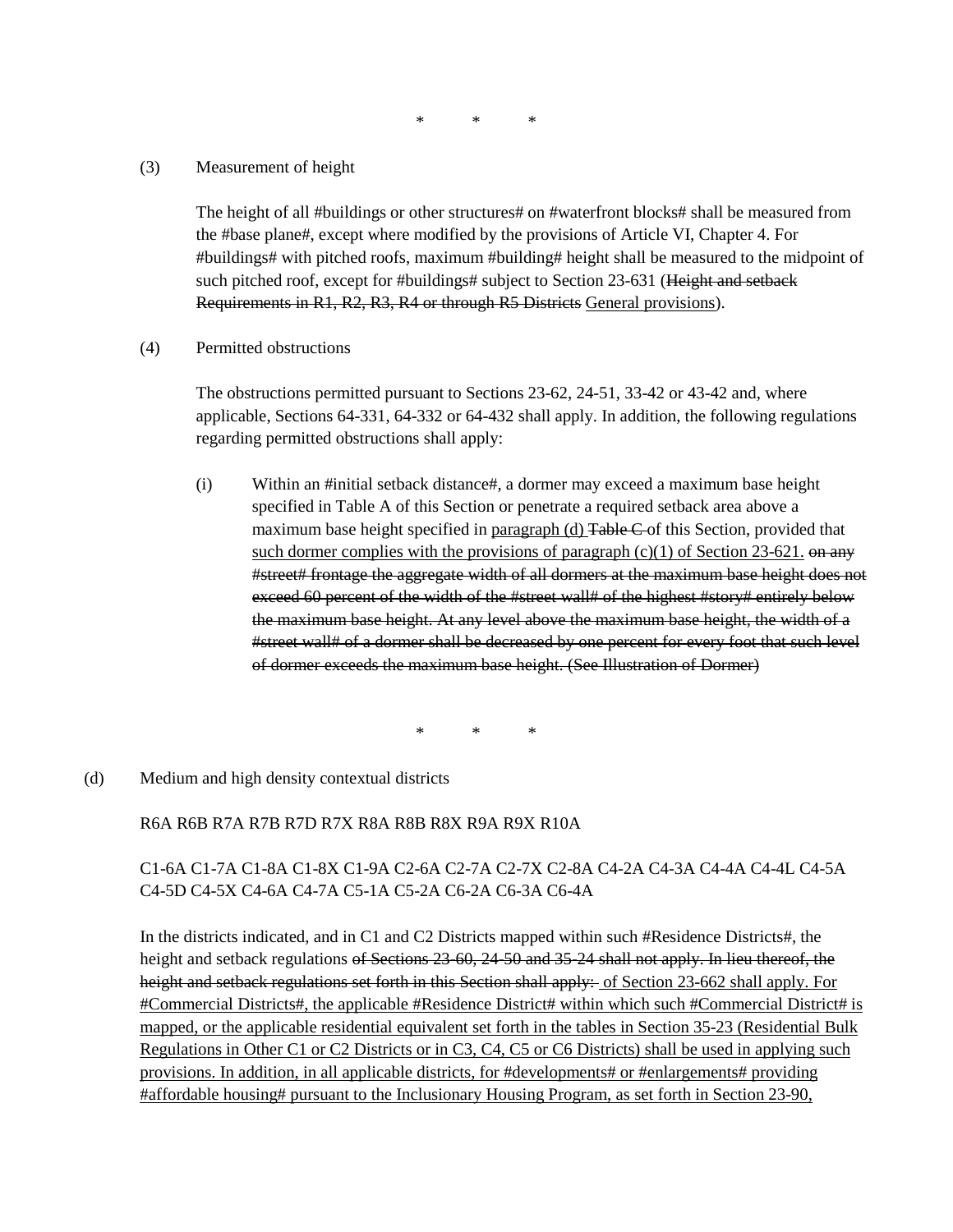inclusive, or for #developments# or #enlargements# where at least 20 percent of the #floor area# of the #zoning lot# contains #affordable independent residences for seniors#, the height and setback provisions of Section 23-664 shall apply. Separate maximum #building# heights are set forth within the Tables of Sections 23-662 and 23-664 for #developments# or #enlargements# with #qualifying ground floors# and for those with #non-qualifying ground floors#, as defined in Section 23-662.

#### (1) Maximum #building# height

No #building or other structure# shall exceed the maximum #building# heights specified in Table C of this Section.

A setback is required for all portions of #buildings or other structures# that exceed the specified maximum base height for the applicable district, and shall be provided in accordance with paragraph (d)(2) of this Section.

#### (2) Setback provisions

Except for dormers permitted in accordance with paragraph (a)(4)(i) of this Section, setbacks are required for all portions of #buildings or other structures# that exceed the maximum base heights specified in Table C of this Section. Such setbacks shall be provided in accordance with the following provisions:

- $(i)$  #Building# walls facing a #wide street# shall provide a setback at least ten feet deep from such wall of the #building# at a height not lower than the minimum base height specified in Table C of this Section. #Building# walls facing a #narrow street# shall provide a setback at least 15 feet deep from such wall of the #building# at a height not lower than the minimum base height specified in Table C.
- (ii) These setback provisions are optional for any #building# wall that is either located beyond 50 feet of a #street line# or oriented so that lines drawn perpendicular to it would intersect a #street line# at an angle of 65 degrees or less. In the case of an irregular #street line#, the line connecting the most extreme points of intersection shall be deemed to be the #street line#.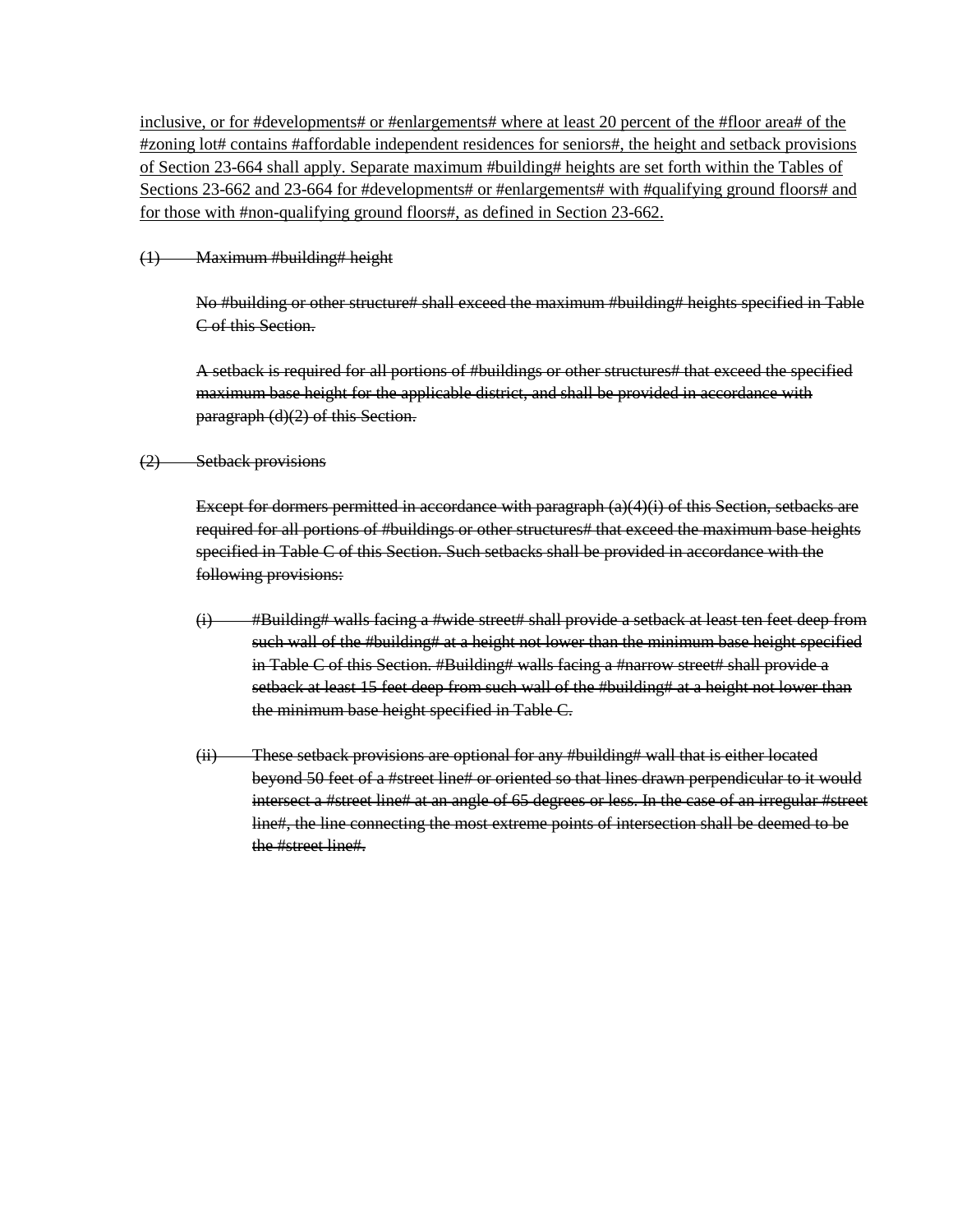#### TABLE C

#### HEIGHT AND SETBACK FOR ALL BUILDINGS AND OTHER STRUCTURES IN MEDIUM AND HIGH DENSITY CONTEXTUAL DISTRICTS

| <b>District</b>                                                         | <b>Minimum</b><br><b>Base</b><br>Height | <b>Maximum</b><br><b>Base</b><br>Height | Maximum Height<br>of #Buildings or<br>other Structures# |
|-------------------------------------------------------------------------|-----------------------------------------|-----------------------------------------|---------------------------------------------------------|
| R6B<br>C1 or C2 mapped within R6B                                       | 30                                      | 40                                      | 50                                                      |
| R6A<br>C1 or C2 mapped within R6A<br>C4-2A-C4-3A                        | 40                                      | 60                                      | 70                                                      |
| R <sub>7B</sub><br>C1 or C2 mapped within R7B                           | 40                                      | 60                                      | 75                                                      |
| R7A<br>C1 or C2 mapped within R7A<br>C1-6A C2-6A C4-4A C4-4L<br>$C4-5A$ | 40                                      | 65                                      | 80                                                      |
| R <sub>7D</sub><br>C1 or C2 mapped within R7D<br>$C4-5D$                | 60                                      | 85                                      | 100                                                     |
| R7X<br>C1 or C2 mapped within R7X<br>$C4-5X$                            | 60                                      | 85                                      | 125                                                     |
| R <sub>8</sub> B<br>C1 or C2 mapped within R8B                          | 55                                      | 60                                      | 75                                                      |
| R <sub>8</sub> A<br>C1 or C2 mapped within R8A<br>C1-7A C4-4D C6-2A     | 60                                      | 85                                      | $+20$                                                   |
| R <sub>8</sub> X<br>C1 or C2 mapped within R8X                          | 60                                      | 85                                      | 150                                                     |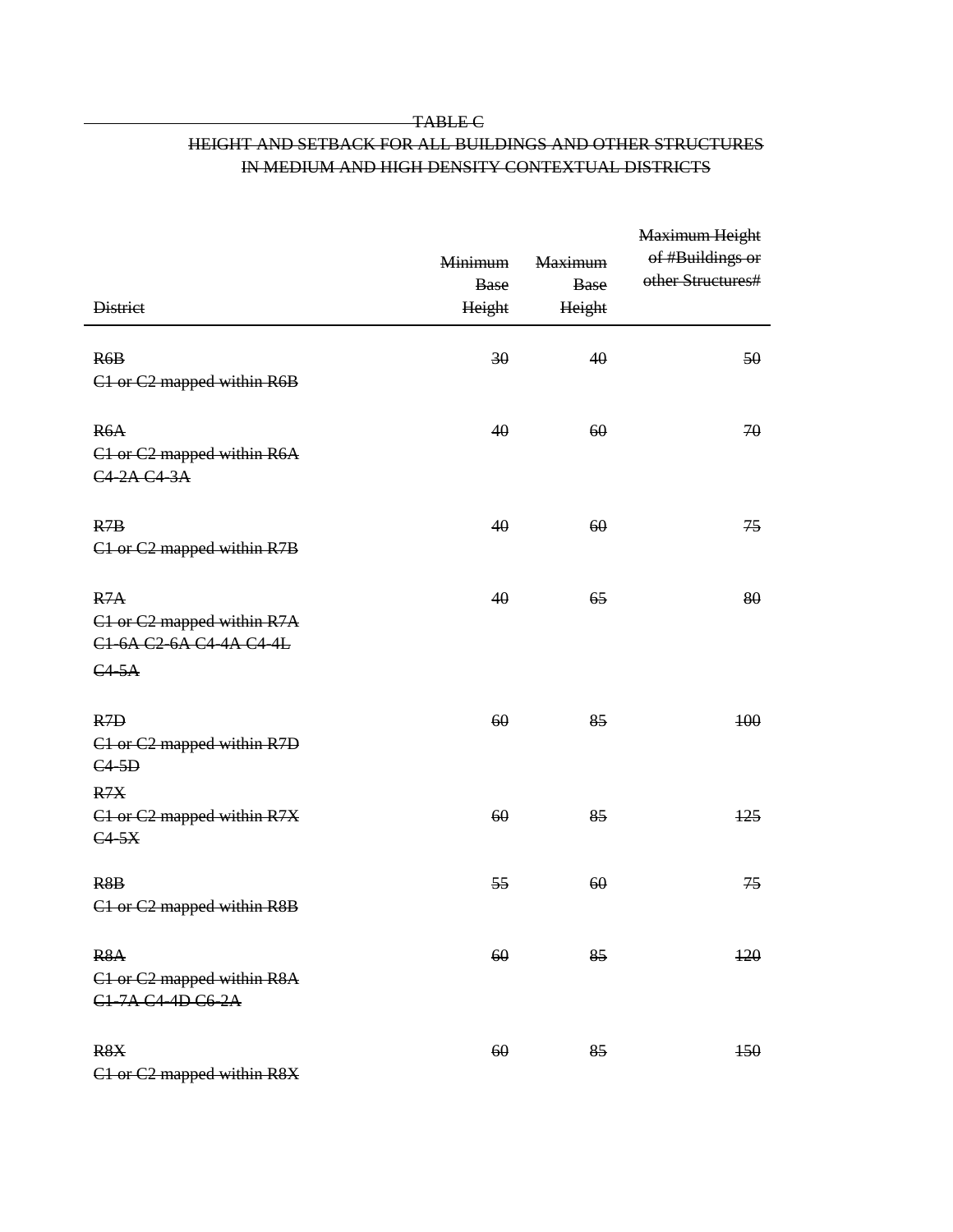| $R9A*$                                                | 60               | 95    | 135   |  |  |
|-------------------------------------------------------|------------------|-------|-------|--|--|
| C1 or C2 mapped within R9A*                           |                  |       |       |  |  |
| C1-8A* C2-7A* C6-3A*                                  |                  |       |       |  |  |
|                                                       |                  |       |       |  |  |
| $R9A**$                                               | 60               | $+02$ | 145   |  |  |
| C1 or C2 mapped within R9A**                          |                  |       |       |  |  |
| C1-8A** C2-7A** C6-3A**                               |                  |       |       |  |  |
| $R9X*$                                                | 60               | 120   | 160   |  |  |
| $C1$ or $C2$ mapped within R9X*                       |                  |       |       |  |  |
| C1-8X* C2-7X*                                         |                  |       |       |  |  |
|                                                       |                  |       |       |  |  |
| <b>R9X**</b>                                          | $\overline{405}$ | $+20$ | $+70$ |  |  |
| C1 or C2 mapped within R9X**                          |                  |       |       |  |  |
| C1-8X** C2-7X**                                       |                  |       |       |  |  |
| $R10A*$                                               | 60               | 125   | 185   |  |  |
| C1 or C2 mapped within R10A*                          |                  |       |       |  |  |
| C1-9A* C2-9A* C4-6A*C4-7A* C5-1A*                     |                  |       |       |  |  |
| C5-2A* C6-4A*                                         |                  |       |       |  |  |
| $R10A**$                                              | $+25$            | $+50$ | 210   |  |  |
| C1 or C2 mapped within R10A**                         |                  |       |       |  |  |
| C1-9A** C2-8A** C4-6A** C4-7A** C5-                   |                  |       |       |  |  |
| 1A** C5-2A** C6-4A**                                  |                  |       |       |  |  |
|                                                       |                  |       |       |  |  |
| Denotes district mapped on #narrow street#<br>$*$ $-$ |                  |       |       |  |  |

\*\* Denotes district mapped on #wide street#

\* \* \*

### **62-60 DESIGN REQUIREMENTS FOR WATERFRONT PUBLIC ACCESS AREAS**

#Waterfront public access areas# required pursuant to Section 62-52 (Applicability of Waterfront Public Access Area Requirements) shall comply with the provisions of this Section, inclusive.

\* \* \*

**62-62**